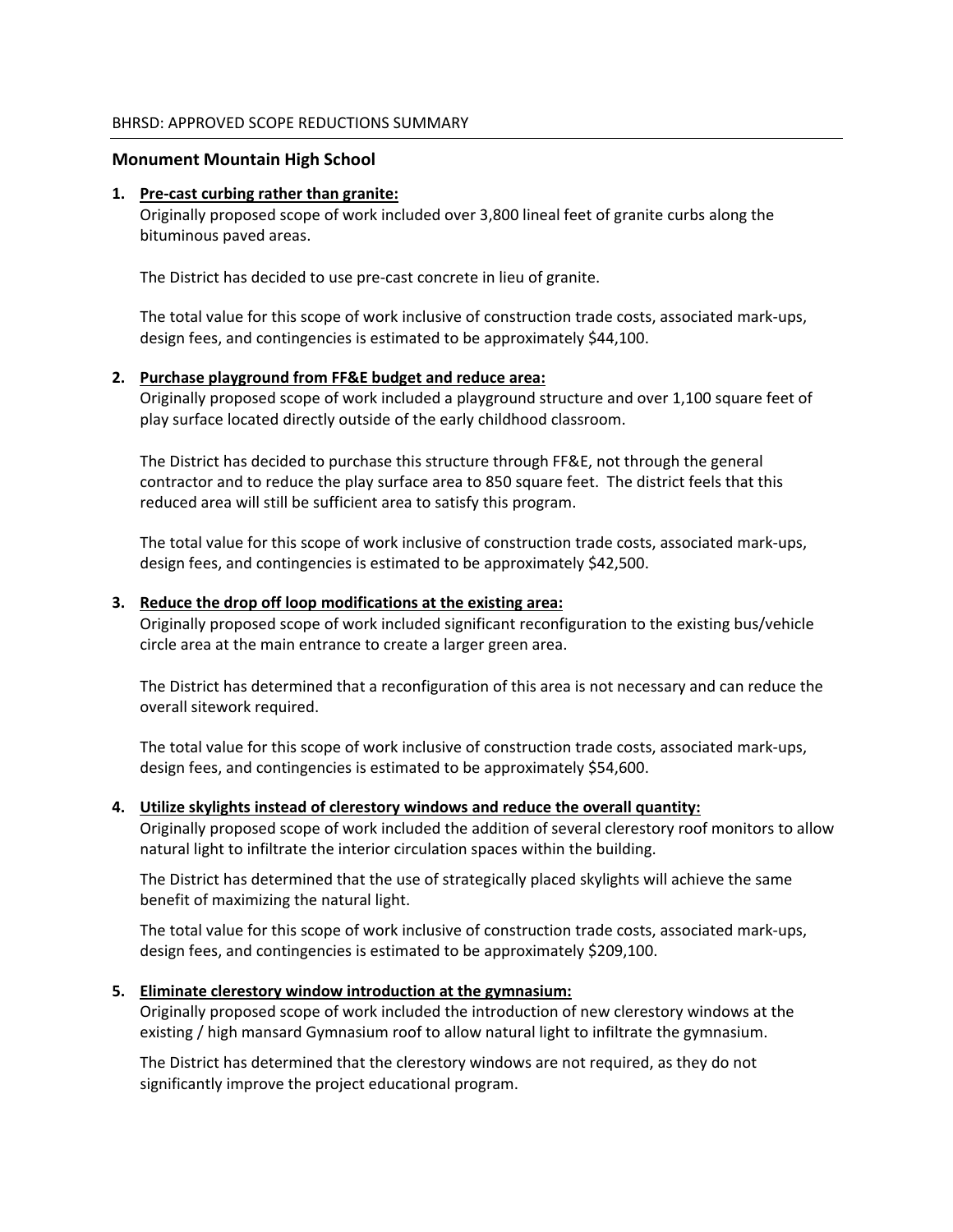The total value for this scope of work inclusive of construction trade costs, associated mark‐ups, design fees, and contingencies is estimated to be approximately \$116,300.

### **6. Auditorium seating to remain and be cleaned rather than replaced:**

Originally proposed scope of work included the purchase and installation of 600 new auditorium seats.

The District has determined the existing auditorium seats to be serviceable, and recommends cleaning and reusing the existing seats.

The total value for this scope of work inclusive of construction trade costs, associated mark‐ups, design fees, and contingencies is estimated to be approximately \$183,800.

### **7. Remove the conservatory structure adjacent to the Vo‐Ag classroom:**

Originally proposed scope of work included a new conservatory addition adjacent to the Vo‐Ag classroom.

The District has determined that the existing & new greenhouses will adequately serve the schools program needs.

The total value for this scope of work inclusive of construction trade costs, associated mark‐ups, design fees, and contingencies is estimated to be approximately \$186,900.

### **8. Reduce the quantities CCTV cameras inside and outside:**

Originally proposed scope of work included over 80 CCTV cameras.

The District has determined that a 12% reduction in CCTV cameras can still achieve the level of security required.

The total value for this scope of work inclusive of construction trade costs, associated mark‐ups, design fees, and contingencies is estimated to be approximately \$21,900.

# **9. Simplify the HVAC System design and controls:**

Originally proposed scope of work included a hot water heating system with split air conditioning systems utilizing energy recovery units (ERU's), roof top units (RTU's) & VAV fan boxes.

The District has determined that the HVAC System design and controls can be redesigned to conservatively reduce the overall costs of these systems by 10% without compromising the interior environment or overall efficiencies.

The total value for this scope of work inclusive of construction trade costs, associated mark‐ups, design fees, and contingencies is estimated to be approximately \$523,800.

# **10. Eliminate the new granite seating at track area and retain bleachers:**

Originally proposed scope of work included over 1,000 lineal feet of granite tiered seats along the athletic fields.

The District has decided to eliminate the new bleachers and utilize the existing bleachers.